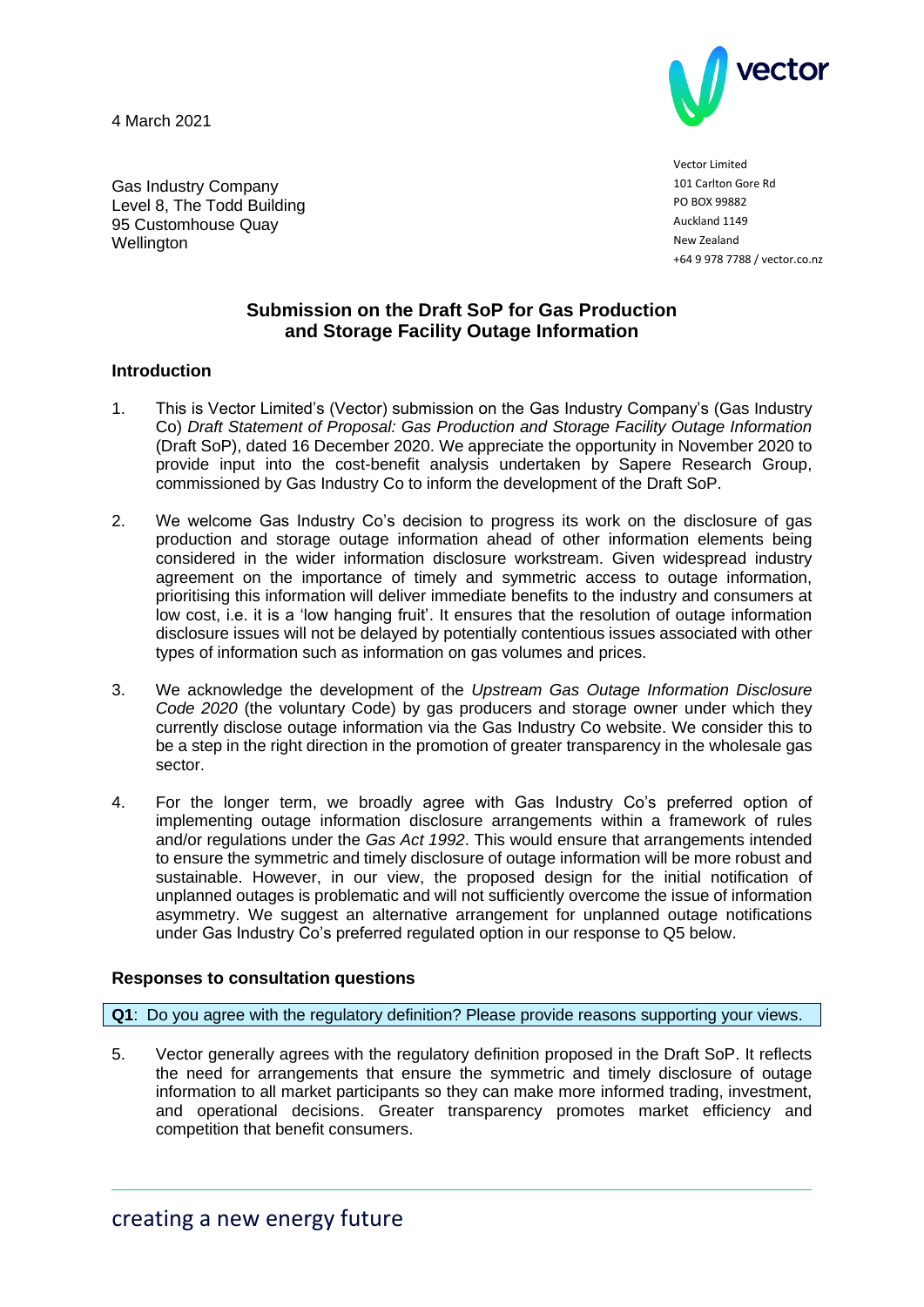

6. We suggest that Gas Industry Co further expand the regulatory definition to reflect that only information that may have a material impact on the wholesale gas market is captured by the proposed arrangements, as follows:

> That arrangements are in place that ensure the effective and timely availability of *material gas production and storage outage information for all gas and related market participants.*

- **Q2**: Do you agree with the information disclosure options for gas production and storage facility outage information that have been identified? Please provide reasons for your views.
- **Q3**. Are there other options that you think should be considered in this process?
- 7. Vector generally agrees with the information disclosure options for gas production and storage facility outages identified in the Draft SoP.
- 8. Following multiple consultations by Gas Industry Co on information disclosure in the wholesale gas sector, there is now widespread stakeholder recognition that new arrangements that promote greater disclosure are warranted. This is to ensure that market participants compete on a level playing field and can make more efficient investment decisions that benefit their customers. The status quo therefore cannot be an option as it would entrench existing inefficiencies in the market due to limited or opaque information.
- 9. The two options identified in the Draft SoP implementing outage information disclosure arrangements either under the voluntary Code or via rules/regulations under the *Gas Act* – both promote greater transparency. It is now a matter of which arrangement would better and more robustly ensure the effective and timely availability of outage information as set out in the Draft SoP's regulatory objective.
- 10. While this consultation only captures information on gas production and storage facility outages, we suggest that Gas Industry Co consider looking into promoting greater transparency of the 'deliverability' of gas from different fields as part of a future, appropriate initiative. This would particularly be helpful in informing market participants' investment decisions.
- **Q4**: Do you agree with our assessment of the Upstream Gas Outage Information Disclosure Code 2020 as an option for achieving the regulatory objective? Please provide supporting arguments for your views.
- 11. Vector generally agrees with Gas Industry Co's assessment of the voluntary Code as an option for achieving the regulatory objective. Arrangements under the voluntary Code have significantly contributed to increased transparency in the wholesale gas market, which we appreciate. For the longer term, we believe that the interests of gas market participants and consumers can be further promoted through more durable information disclosure arrangements supported by compliance regulations.
- 12. As indicated in the Draft SoP (page 50), there are issues that a voluntary arrangement is unlikely to address for the following reasons, which a regulated disclosure arrangement is intended to overcome:
	- The difficulty in reaching consensus on the terms of a multilateral compliance arrangement.
	- Remedies are likely to be limited to a contractual claim, which may effectively limit compliance action being taken (and therefore the incentives for compliance).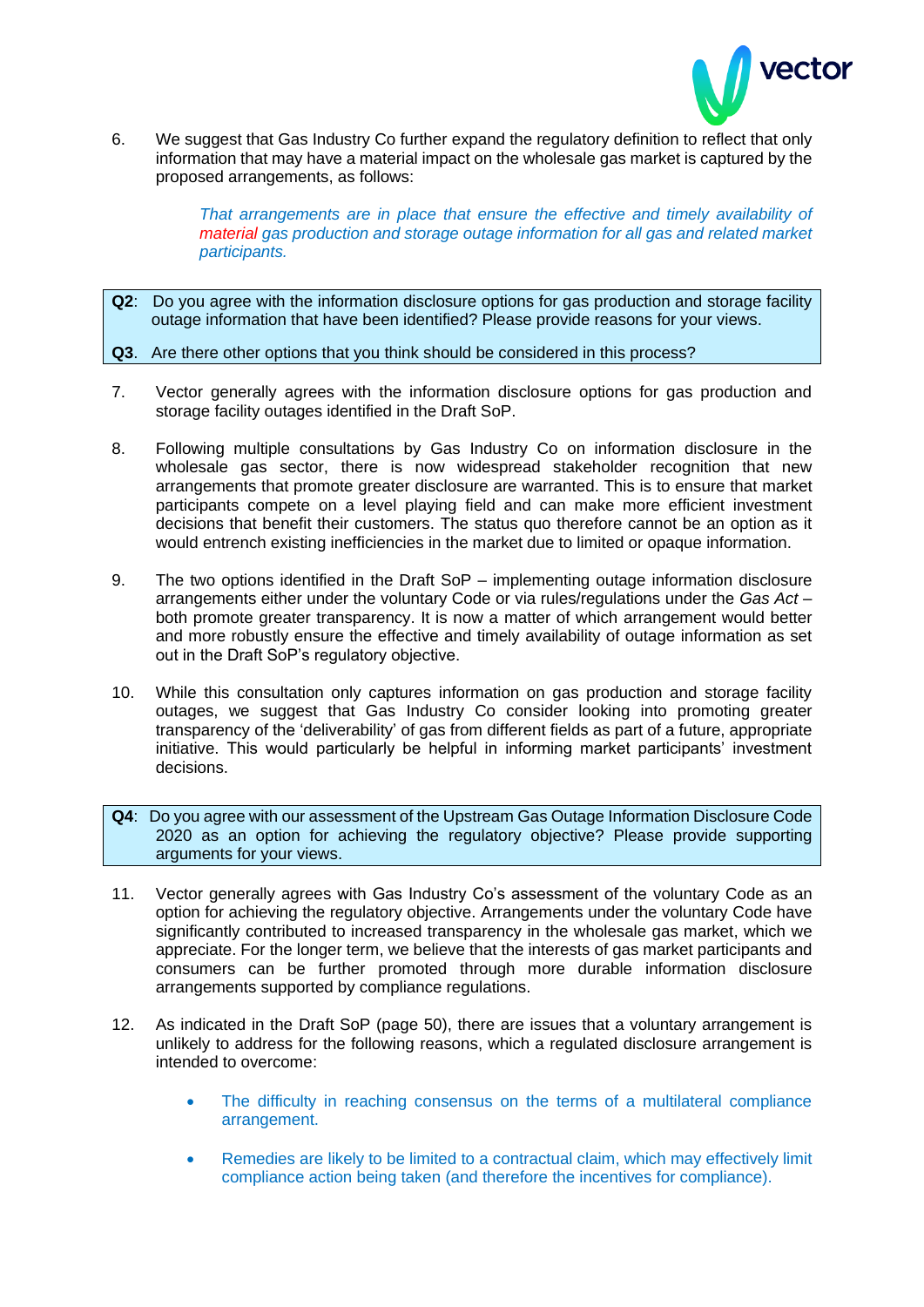

- The diverse nature of parties who would need to be included within the scope of the multilateral arrangement. Given that compliance with disclosure requirements may have an impact beyond the parties making disclosure, parties receiving information would need to be a party to the arrangement.
- Parties cannot be compelled to join the multilateral arrangement.
- 13. In addition, parties may have differing views on materiality which would not help achieve uniformity in terms of the information that is disclosed and the timing of the disclosure.
- **Q5**: Do you agree with the design of this regulatory option? Are there parts of the design that require amendment? Please provide supporting information in your response.
- 14. Vector generally agrees with the design of the regulatory option for planned outages but has suggestions that would help resolve residual issues for unplanned outages. We set out our views on specific aspects of the proposed design below.

## *Disclosure of planned outages*

- 15. We agree that the proposed information disclosure arrangements should include the following facilities:
	- gas production facilities that have produced a minimum of 20 TJ/day; and
	- gas storage facilities that have a maximum withdrawal rate of at least 20 TJ/day.
- 16. We agree with the proposed requirement that a gas producer or storage owner should make rolling 12-month forecast outage disclosures on a quarterly basis. And should the party disclosing the information becomes aware of any material change to this information, it should disclose this information as soon as reasonably practicable.
- 17. Gas Industry Co's proposal includes a requirement for an annual director's certification that the gas producer or storage owner has complied with its disclosure obligations over the previous year. We suggest that Gas Industry Co consider aligning this requirement with the similar requirement in the Electricity Authority's (the Authority) *Guidelines for participants on wholesale market information disclosure obligations* (WMID Guidelines). The Authority has recently revised this requirement, as follows:

The Authority has decided to lower the annual certification signoff requirement in response to submitters' feedback…<sup>1</sup>

We have decided to remove the requirement for the additional Director signoff and to remove the explicit requirement that the board of the major participant consider each quarterly disclosure report. A senior manager of the major participant will now certify that a quarterly disclosure report is complete and is a true and correct record of the matters stated in each quarterly disclosure report and report as to whether a major participant has policies in relation to identifying and withholding disclosure information at the time the major participant submits each quarterly disclosure report. There will no longer be any additional annual requirements.<sup>2</sup>

<sup>1</sup> [https://www.ea.govt.nz/assets/dms-assets/27/Wholesale-market-information-disclosure-Review-of-thermal](https://www.ea.govt.nz/assets/dms-assets/27/Wholesale-market-information-disclosure-Review-of-thermal-fuels-decision-paper.pdf)[fuels-decision-paper.pdf,](https://www.ea.govt.nz/assets/dms-assets/27/Wholesale-market-information-disclosure-Review-of-thermal-fuels-decision-paper.pdf) page 18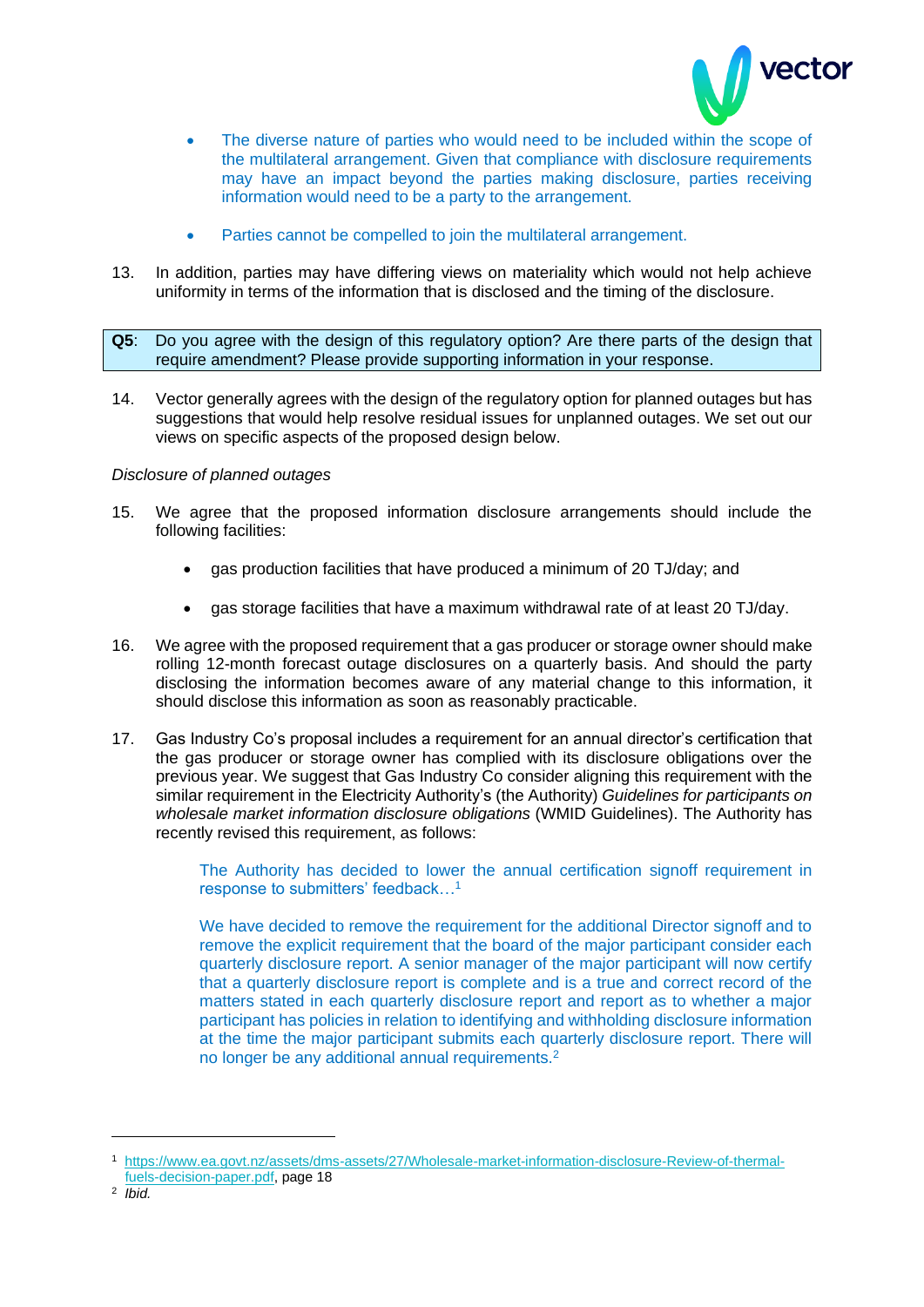

This now aligns with the quarterly disclosure report signoff requirements and will further reduce the compliance costs faced by obligated participants. A governance board does not need to be involved in this signoff unless they choose to be.<sup>3</sup>

### *Disclosure of unplanned outages*

- 18. We agree with Gas Industry Co's proposal to require the following notifications for an unplanned outage: initial notification, daily updates, weekly updates, cessation notification, and material updates.
- 19. We are, however, concerned that the criteria applied for producers to assess materiality is troublesome. We would prefer that the criteria be amended from TJ per day to TJ per hour of lost production. As a starting point, we would suggest 1TJ per hour as the threshold.
- 20. By doing this, the producer does not have to determine the duration of an unplanned outage (i.e. how long an outage could/will last) to determine materiality. In our view, having to make this determination for an unplanned outage will potentially delay the initial notification to the industry.
- 21. The Draft SoP proposes that "[a]n initial notification should be made as soon as reasonably practicable and not later than 12 hours after the occurrence of the outage" (page 44). In our view, this 12-hour maximum timeframe would result in:
	- the disclosure of information that would not be timely and would therefore be of diminished value to its recipients;
	- a market environment where buyers of gas from that production facility will become aware of price sensitive information ahead of other market participants; and
	- the parties who hold that information being placed in an uncomfortable position as to whether they can enter into arrangements with parties who may not be privy to that same information.
- 22. In the interest of information symmetry, we would like to see the disclosure of an unplanned outage by the field operator to be made to all industry participants in the first instance. If there are contractual issues that prevent this, then efforts should be made to substantially reduce the time between the notification of the event to certain parties and the notification to the rest of the industry.
- 23. Based on the above, we suggest that the initial notification of an unplanned outage be made within the first hour of the outage occurring as much as possible, and updates disclosed thereafter, as appropriate. In the experience of our gas trading business (OnGas), it is the expectation of market participants that gas traders (or some traders and buyers of gas) would generally be aware of an unplanned outage within an hour of the event.
- 24. We note that the Electricity Authority's recently revised WMID Guidelines, which support the relevant provisions in the *Electricity Industry Participation Code 2010* (the Code), provide that:

In essence, a participant must disclose disclosure information as soon as it becomes aware of it, subject to reasonable practicalities which might include verification or

<sup>3</sup> [https://www.ea.govt.nz/assets/dms-assets/27/Wholesale-market-information-disclosure-Review-of-thermal](https://www.ea.govt.nz/assets/dms-assets/27/Wholesale-market-information-disclosure-Review-of-thermal-fuels-decision-paper.pdf)[fuels-decision-paper.pdf,](https://www.ea.govt.nz/assets/dms-assets/27/Wholesale-market-information-disclosure-Review-of-thermal-fuels-decision-paper.pdf) page 18